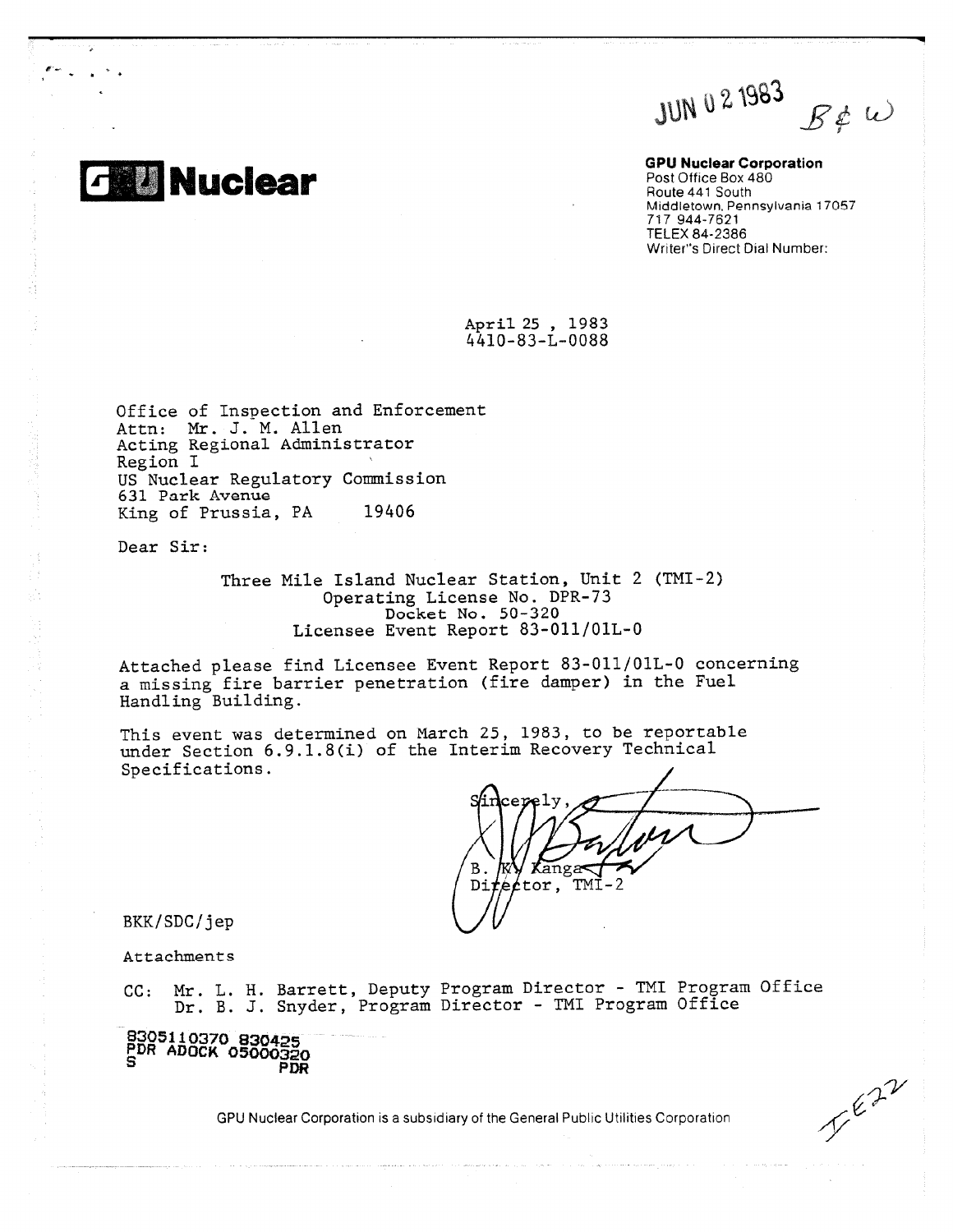Attachment 2 4410-83-L-0088

## LICENSEE EVENT REPORT NARRATIVE REPORT INI-II LER 83-11/01L-0 EVENT DATE - March 25, 1983

### I. EXPLANATION OF OCCURRENCE

On February 15, 1983, the three-hour fire rated wall between the Fuel Handling Building and the Reactor Building Annulus was determined by visual inspection to have a ventilation penetration that does not have a three-hour rated damper installed. The plant Architect Engineer (A/E) was contacted to obtain justification for the lack of a fire damper in ventilation penetration No. 477. *A* verbal response was received from the A/E on March 24, 1983, which confirmed that the missing damper was required. Additionally, the A/E indicated they suspected that three (3) other ventilation penetrations in this fire wall might be missing three-hour rated fire dampers (penetration Nos.513, 514 and 515).

On March 25, 1983, at 1530 hours it was determined that the (verified) missing fire damper constituted a prompt reportable event pursuant to Technical Specification Section 6.9.1.8(i). This condition is not a violation of any Technical Specification. However, it is considered reportable pursuant to section 6.9.1.8(i) since a condition existed that was less conservative than assumed in the Safety Analysis Report.

If this condition were not reportable pursuant to the above requirements, it would have been reportable pursuant to 10CFR21.

#### II. CAUSE OF THE OCCURRENCE

The omission of the fire damper during construction is a result of the A/E not designating on appropriate drawings that the ventilation penetration required a F. D. Type 1 damper. If it had been designated, it would have been systematically included in the fire dampers on the ductwork fabrication drawings and then installed in the Fuel Handling Building. However, the reason for the omission has not been determined.

#### III. CIRCUMSTANCES SURROUNDING THE OCCURRENCE

At the tine of the occurrence, the Unit 2 facility was in a long-term cold shutdown state. The reactor decay heat was being removed via loss to ambient. Throughout the event there was no effect on the Reactor Coolant System or the core.

# IV. CORRECTIVE ACTIONS TAKEN OR TO BE TAKEN

GPUNC is evaluating the situation to determine the most appropriate course of action. In the meantime, GPUNC is performing an hourly firewatch in the area adjacent to the penetration. This provides an acceptable level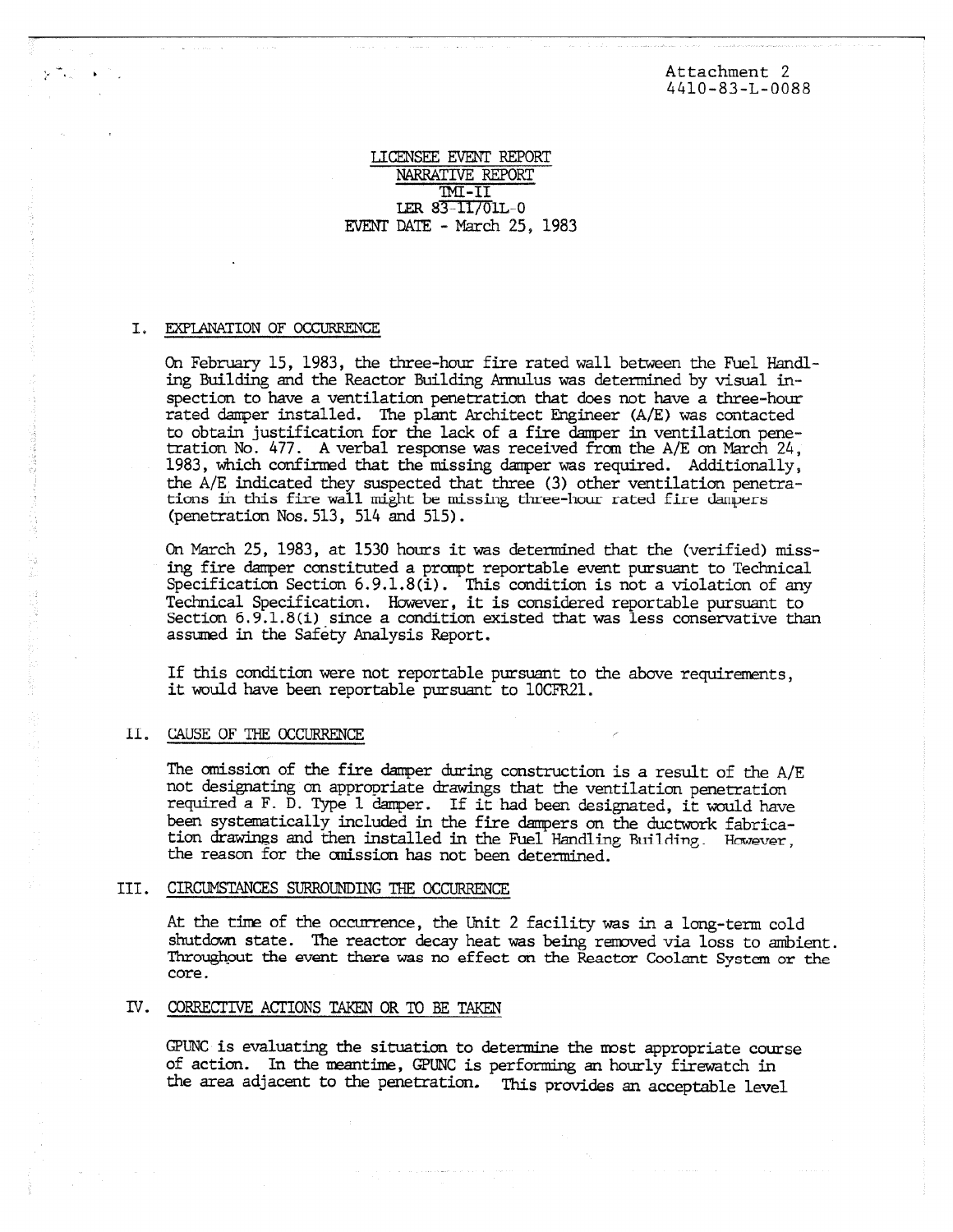Attachment 2 4410-83-L-0088

of interim protection until final dicpocition is effected. In addition, preparations are being made to inspect the three (3) suspect fire dampers. Note: Access to the dampers is restricted due to their elevated height, since 2 of 3 of the dampers are located within ductwork, and because they are located within radiation/contaminated areas.

This LER will be updated as significant information becomes available.

V. Component Failure Data

 $N/A$